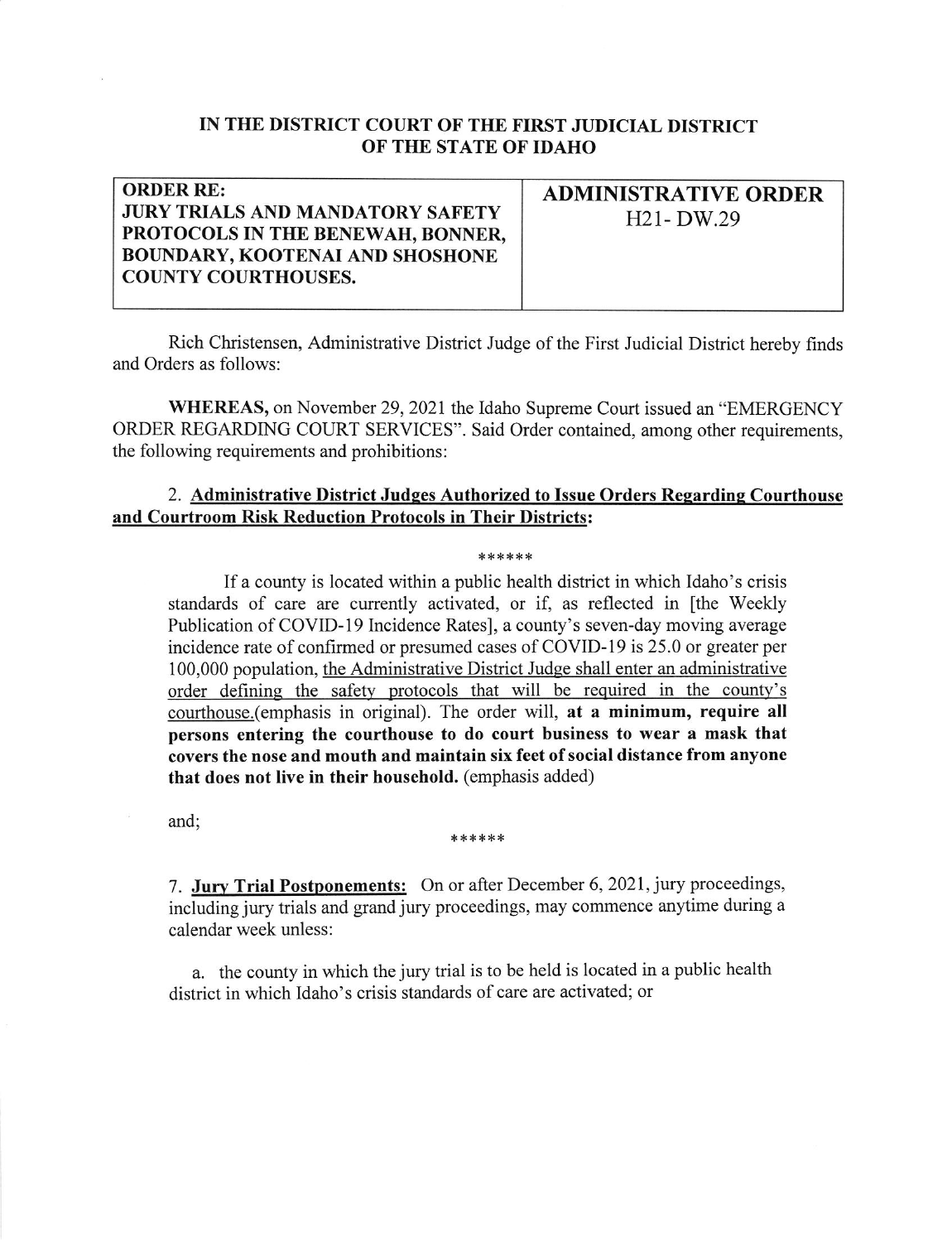b. the Administrative District Judge has determined that the county in which the prospective juror has been summoned to attend court has a seven-day moving average incidence rate of confirmed or presumed cases of COVID-19 of 25.0 or greater per 100,000 population as reflected on the Cases by County page of the Idaho Department of Health and Welfare's COVID-19 Data Dashboard available at www.coronavirus.idaho. gov

and

WHEREAS; the Panhandle Health District, which encompasses the whole geographic area of the First Judicial District is, as of the date of this Order, still under Idaho's crisis standard of care.

and;

WHEREAS; the Administrative District Judge has received credible information that the crisis standards of care may be removed in the Panhandle Health District on or before Monday, December 21,2021

and;

WHEREAS, the seven-day moving average incidence rate of confirmed or presumed cases of COVID-I9 for the reporting week ending December 16,2021 in the following counties is as listed below:

| Benewah  | 75.3 |
|----------|------|
| Bonner   | 14.4 |
| Boundary | 93   |
| Kootenai | 19.3 |
| Shoshone | 10.0 |

IT IS HEREBY ORDERED as follows:

I . Jury trials in Benewah County are suspended for the week of December 27 ,2021

2. Jury trials may resume in Bonner, Boundary, Kootenai and Shoshone counties, contingent upon the removal of the crisis standards of care by the Idaho Department of Health & Welfare by 6:00 p.m. on Monday, December 20, 2021

IT IS FURTHER ORDERED that all persons entering any courthouse within the First Judicial District to do court business shall be subject to and maintain the following protocols:

3. All persons are required to wear a mask while in a courthouse on court business. In the event the crisis standards of care are removed and a county's 7 -day average incidence rate is